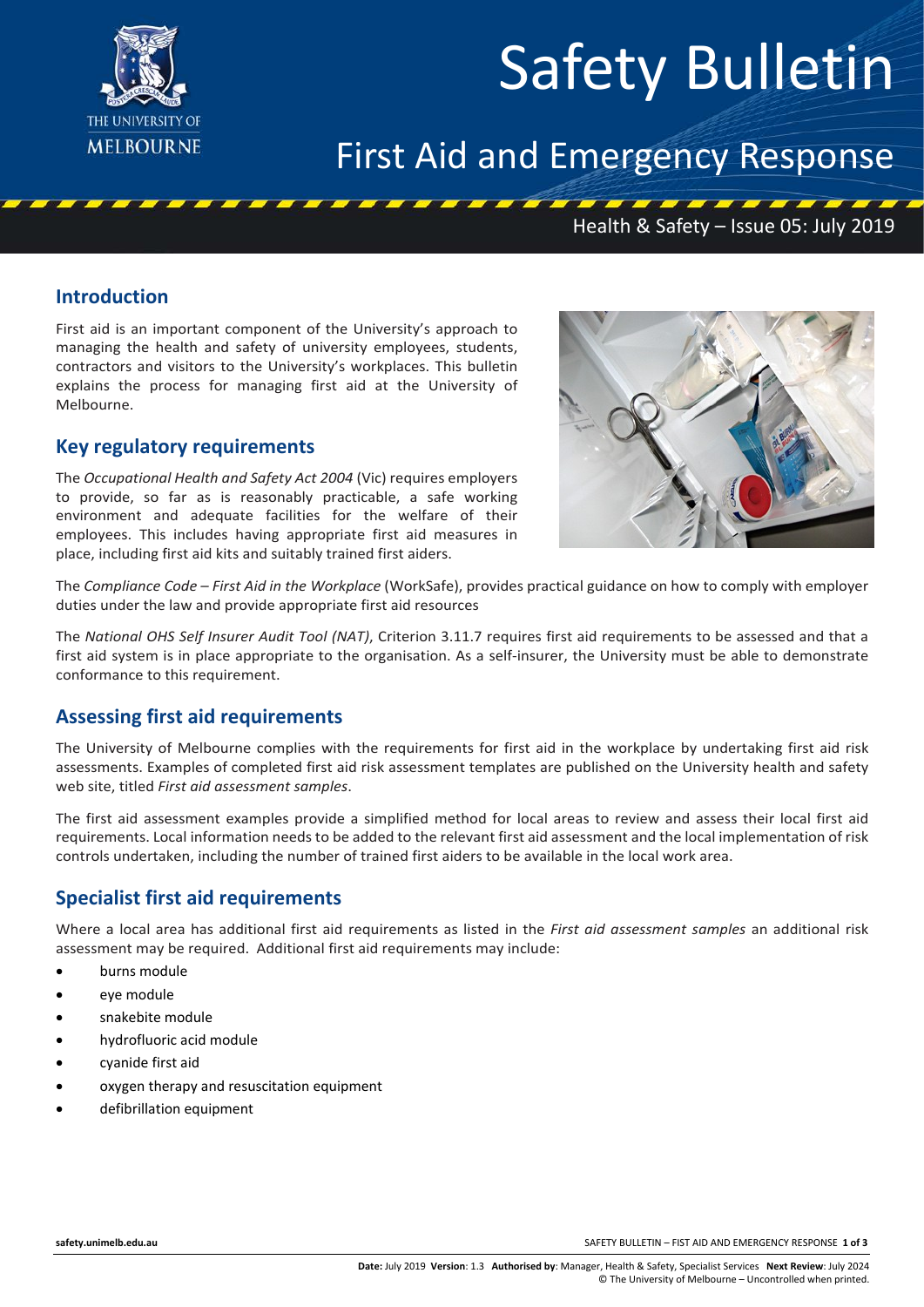### **Maintaining first aid kits and equipment**

Local first aid equipment and supplies need to be inspected and maintained regularly. The frequency of inspections will vary depending on the outcomes of the First Aid Risk Assessment.

Records of the inspection and maintenance of the kits must be retained.

Maintenance of first aid kits and equipment can be achieved in numerous ways, including:

- as part of the scheduled workplace inspection program undertaken by the members of the inspection team
- use of a dedicated first aid kit and equipment inspection schedule
- use of a contracted first aid kit and/or equipment service provider

First aid kit replenishment supplies, including special first aid supplies are available from iProcurement.

### **Training for first aiders**

First aid risk assessments determine the number of first aiders and the minimal level of training required for each local area.

The minimum first aid qualification in the workplace is *Provide first aid* (*level 2*). This is a nationally recognised certificate with the course code *HLTAID003*. Annual cardiopulmonary resuscitation refresher training (*Cardiopulmonary resuscitation – HLTAID001*) is recommended for first aiders who have completed *Provide first aid (level 2).*

Additional training is required for some of the specialist first aid requirements, such as *Remote first aid* (*HLTAID005*). First aid training providers offer expert advice on additional training for any identified specialist first aid requirements.

*Provide first aid (level 2) Cardiopulmonary resuscitation* and *Remote first aid* are booked in TrainME. For other specialist first aid training contact the local Health and Safety Business Partner.

#### **Infection control and vaccinations**

The University is required to take all reasonable steps to minimise the risk of transmission of infectious disease when first aiders are performing first aid. These risks can be managed by:

- infection control procedures and training, provided during first aid training; and
- immunisation for infectious diseases which are preventable by vaccination.

Vaccinations for first aiders are available through the Occupational Health Service. The University strongly recommends first aiders receive vaccination for Hepatitis B.

Vaccinations for first aiders is a local responsibility and local cost.

#### **Ambulance and emergency medical services**

If an ill or injured person requires medical assistance without delay, then the Emergency Services (Ambulance Service) should be called immediately by phoning (0) 000.

All calls to 000 requiring the attendance of an Emergency Service at a University of Melbourne campus should be followed immediately by calling the local campus security office to ensure the responding emergency service has easy access to the campus. If required security guards will normally be able to assist by directing the responding emergency services to the site of the injured or ill person.

The decision to request an Ambulance response may be made by any person attending to an injured or ill person. These decisions should not be vetoed by others, including the injured or ill person.

Once emergency services have arrived on site an injured or ill person may choose:

- to be assessed and if necessary treated and transported for further medical care by Ambulance Service's personnel; or
- not to receive the services of attending emergency services or be transported by Ambulance Service for further medical care

Regardless of the outcome, an [incident](http://www.pb.unimelb.edu.au/ehs/ehs/incidentreporting/) report must be completed in the Enterprise Risk Management System (ERMS).